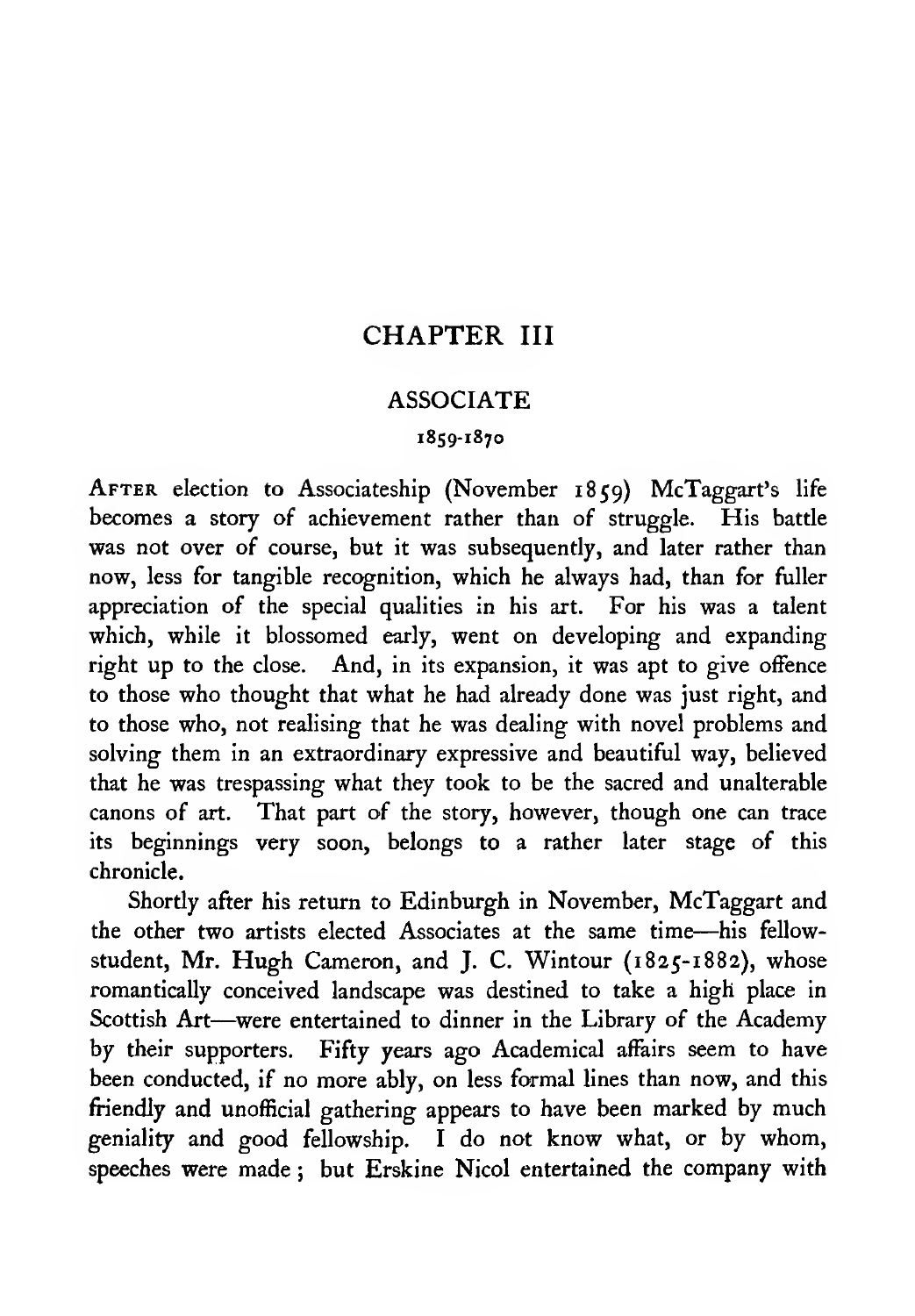Irish songs, Sam Bough gave "A Friar of Orders Grey » with abundant gusto, and the Secretary, D. O. Hill, relaxed his official gravity and sang " John Peel," with a rousing chorus supplied by all present.

Although an Associate, McTaggart continued to attend the Life Class recently transferred to the care of the Academy, and, at the close of the session, escaped <sup>a</sup> prize through some one remembering that he was no longer eligible. He was also a constant attender at the meetings of "The Consolidated," which, as regular school study was now over for most of the Lauder group, afforded, not only valuable stimulus towards pictorial design, but welcome opportunity for social intercourse and for that endless discussion in which most young artists delight. These reunions were held in rotation at the lodgings or houses of the members, and all the sketches made at each meeting became the property of the host of that evening.<sup>1</sup> McTaggart, who had left New Street in 1855 for lodgings at 63 Cumberland Street, now removed to 44 Howe Street, and <sup>a</sup> year later to <sup>13</sup> Pitt Street, where his sitting-room made <sup>a</sup> good studio. In Howe Street he gave the finishing touches to 'The Builders,' now definitely titled 'Past and Present,' and completed 'Impending Retribution' and 'The Dead Robin,' the pictures which, with <sup>a</sup> portrait, accompanied it to the Royal Scottish Academy in i860.

That year's press criticisms were less favourable than any to which his pictures had as yet been subjected. The work of the younger men had been asserting itself gradually in the exhibitions, and McTaggart and Cameron had just been elected Associates. In these circumstances the critics seem to have combined to take stock of the situation. While the leading Edinburgh paper, hitherto very appreciative, accused them of loose, sketchy execution, and a consequent want of solidity and relief, and instanced 'Past and Present' in illustration of its thesis,<sup>2</sup> and The Art Journal, anticipating the new journalism, dubbed their efforts 'sketchy bits,' one of the numerous pamphlets about the Academy Exhibition, which then appeared, complained that their pictures lacked

<sup>1</sup> A large collection of these drawings were in McTaggart's possession at his death and now belong to his family.

<sup>2</sup>To judge from contemporary notices, McTaggart seems to have been regarded as the most talented and perhaps even as the leader in his group.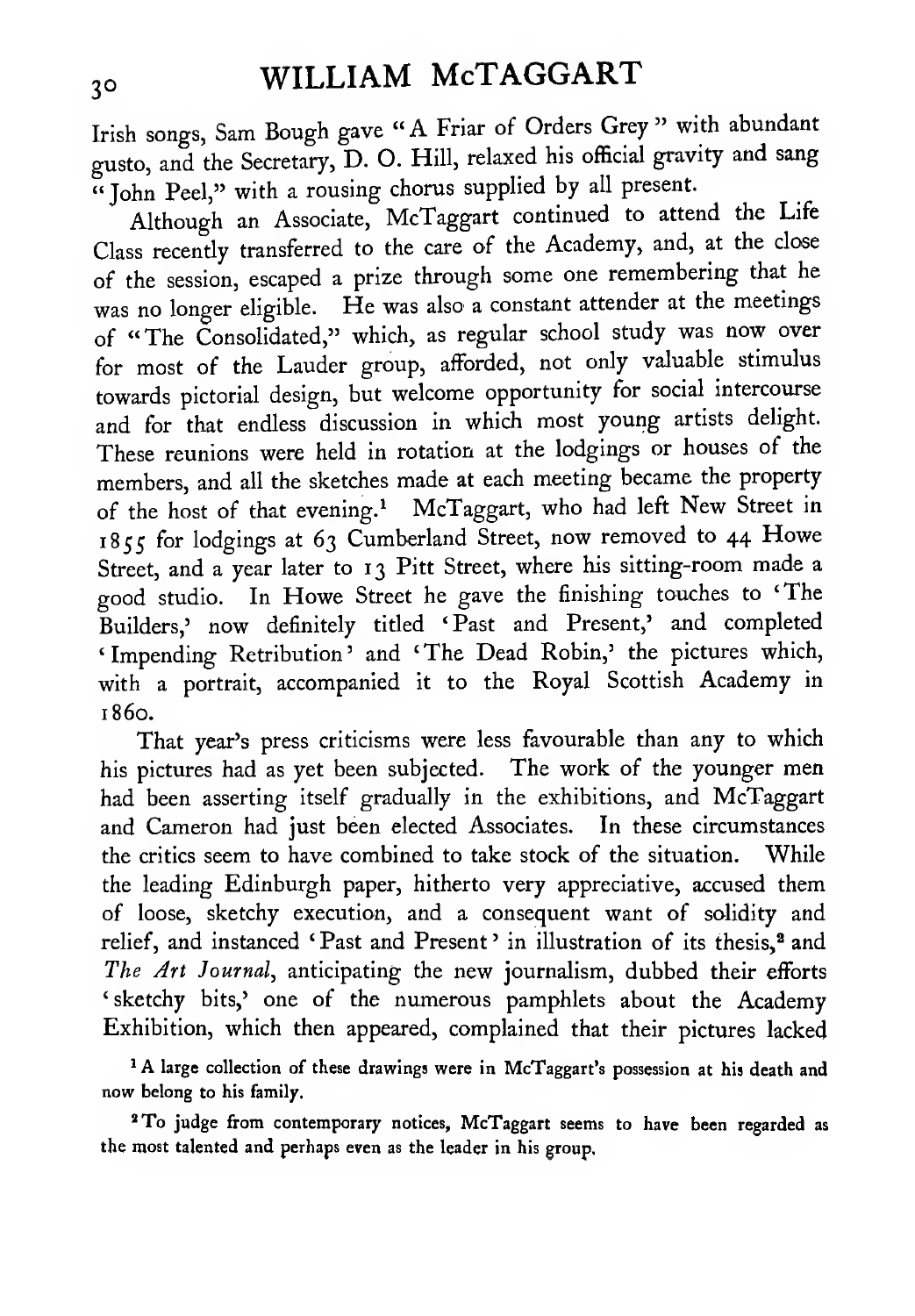finish, were objectionable in colour, and showed a low taste in subject.<sup>1</sup> Some of McTaggart's warmest admirers seem to have been disturbed by these strictures. Mr. Craig, who had been delighted to secure 'Impending Retribution' as well as 'Past and Present,' wrote to the artist in May : " And will you excuse me if <sup>I</sup> offer <sup>a</sup> remark which <sup>I</sup> mean in kindness. It has been very generally remarked that my two pictures are deficient in finish, just too much like sketches, a feeling which has grown upon me the oftener I have seen them. Well, just give it [the larger picture] a thorough overhaul like a good soul and send it me when ready, and <sup>I</sup> shall give you some Baw-Bees." His artist friends thought otherwise. Chalmers, writing from Montrose in January, tells him, "I have heard a great deal about your picture. Pettie and Smith are high in its praise. Leggatt came home quite enthusiastic about it, so much so that he puts me into dumps about my own. . . . You are a lucky dog-got all your pictures sold since you began. Man, <sup>I</sup> would be the happiest cove alive if <sup>I</sup> could get anything like remuneration for mine. . . . Mind you give me some news in your next, and not be writing <sup>a</sup> lot of Moral Philosophy. Upon my word <sup>I</sup> was struck by the second part of your last. Surely that last picture has impressed you, so deeply reflective was its tone. All very good, but give me <sup>a</sup> regular stirring, rollicking letter, interspersed with <sup>a</sup> lot of news."

In i860 McTaggart's annual sojourn in Argyllshire was preceded by a trip to Paris. During the previous summer Pettie had been urging that they should go together: "Since I got your letter I have been a-casde-building. Of late <sup>I</sup> have been proposing to myself to see Paris next year. If I have the money to spare I will go, but I feel crushed a good deal at the idea of not having your company. It would make the jaunt complete." Eventually the jaunt proved even more complete than was originally planned, for Tom Graham joined the party. In preparation, Pettie and Graham had taken lessons in French, but as it turned out, McTaggart, whose only knowledge of that language was acquired by cramming a phrase-book during a stormy crossing, when

<sup>1</sup> Scottish Art and Artists in 1860, by " Iconoclast." From internal evidence, the writer was probably Alexander Smith, the poet-essayist. The criticism is given in full in Mr. Martin Hardie's John Pettie.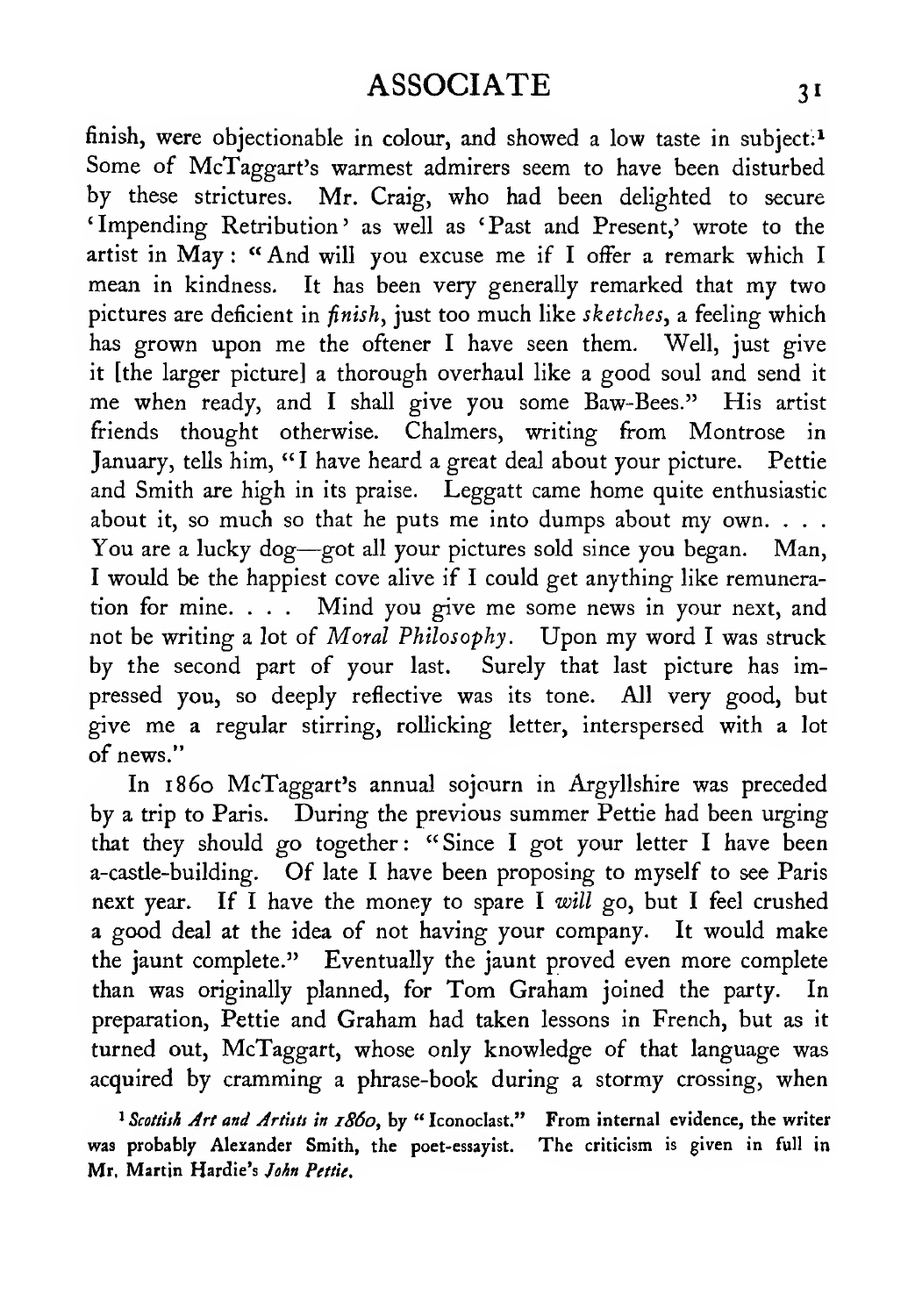his companions were otherwise engaged, had to act as spokesman. They were too late to see the Salon, but no doubt enjoyed the Louvre and the Luxembourg ; and their first trip abroad remained <sup>a</sup> pleasant memory to all. Many years passed before McTaggart was again in Paris, and then it was only for <sup>a</sup> day or two on the way to and from the Riviera. On that occasion (1876) he saw the Salon for the first time, and he did not renew acquaintance with it until 1882, when he made his last trip abroad.

His chief picture this summer was suggested by Longfellow's ' Wreck of the Hesperus,' and illustrated the lines:

> " At Daybreak, on the bleak sea-beach, A Fisherman stood aghast. To see the form of <sup>a</sup> maiden fair Lash'd close to a drifting mast."

In order to study the effects and setting which he considered appropriate, he induced <sup>a</sup> shepherd's wife to let him have <sup>a</sup> room in her cottage at New Orleans Glen, on the Lee'ard-side shore, some miles south of Campbeltown. During the three weeks he stayed there, he was out of bed every morning by three o'clock to watch the dawn come up out of the sea ; and he made many studies, some of which possess a quite curiously vivid sense of the shudder and expectancy of daybreak.

New Orleans is <sup>a</sup> retired and solitary spot, and is reached only by footpaths down the burn or along the shore, for, some distance off^, the main road turns inland to climb the steep hill down whose rough slopes the romantic little glen, with its silent hanging woods and tinkling waterfalls, winds to the sea. There was only one other cottage near; but, as it happened, it also had a visitor. McTaggart had known Mary Holmes as <sup>a</sup> little girl, but her father, <sup>a</sup> builder in Campbeltown, having died, her mother had removed to Glasgow, and they had not met since. Now the acquaintance was renewed and, before long, resulted in their engagement.

At that stage of his development at least, neither the finely observed setting, with its subtle low-toned atmospheric effect, nor the admirably drawn and elaborately wrought figures in 'The Hesperus' could be painted outside, and the picture was to <sup>a</sup> great extent <sup>a</sup> studio work.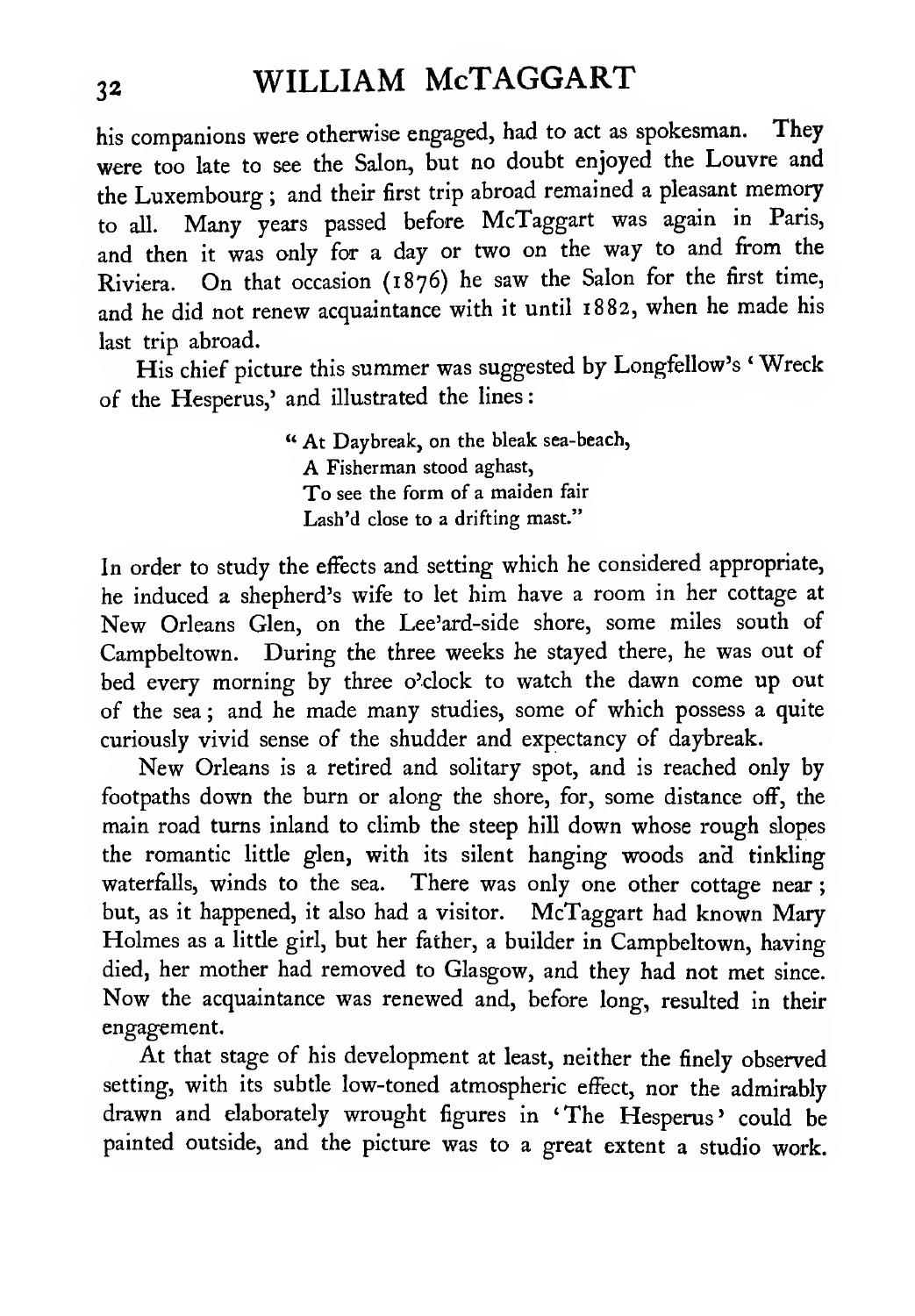His parents removed from Campbeltown to Glasgow in November,<sup>1</sup> and the sister, who was being used as model for the captain's little daughter, then came to Edinburgh, where she stayed with him for some weeks. He had obtained <sup>a</sup> broken mast, and to this, laid upon the studio floor, his sister was lashed, as shown in the picture. To obtain greater truth of effect, her costume was at times soaked in water and draped upon a lay-figure placed in the same position. This was the first occasion on which McTaggart seriously faced the difficult problems involved in painting the open sea. And, if inadequate in its suggestion of the sea's dynamic energy, rhythmical movement, and liquid transparency, qualities of which he was subsequently such an incomparable master, his treatment here reveals innate feeling for its mystery and vastness and records with great precision and truth its wave-forms and the effect of light upon its ever-swaying surface. A good many years were to elapse, however, before he again painted a subject in which the sea figured so prominently. This picture is also notable as marking the more definite emergence of shot and broken colour in his work, for, while already showing a strong tendency to the high pitch of illumination which he ultimately attained, his actual handling had hitherto been fused in character. The torn cloud masses which hang above the dusky golden radiance along the eastern horizon and the expanse of dark heaving water beneath, touched here and there with low gleaming lights, are specially remarkable in this respect. Yet the colour as a whole, perhaps because of the lowness of tone involved by the dawn effect, is related, through <sup>a</sup> certain warm brownness of hue, to the traditionally Scottish convention rather than to what his own was soon to become.

While very highly praised by one of the leading critics, who thought it "a masterpiece of colour and effect and finely felt throughout, the whole composition acting in unison to tell the sad tale," and who concluded, in a second notice, that " In powerful and sustained harmony of colour, in careful study and completeness as a picture, it is not surpassed by any work exhibited," the ' Wreck of the Hesperus ' was rather coldly received. But as the criticism quoted was admirably descriptive of its qualities, both emotional and technical, the coldness must have been due

<sup>1</sup>His father, whose health had been failing for some years, died in Glasgow in May 1861.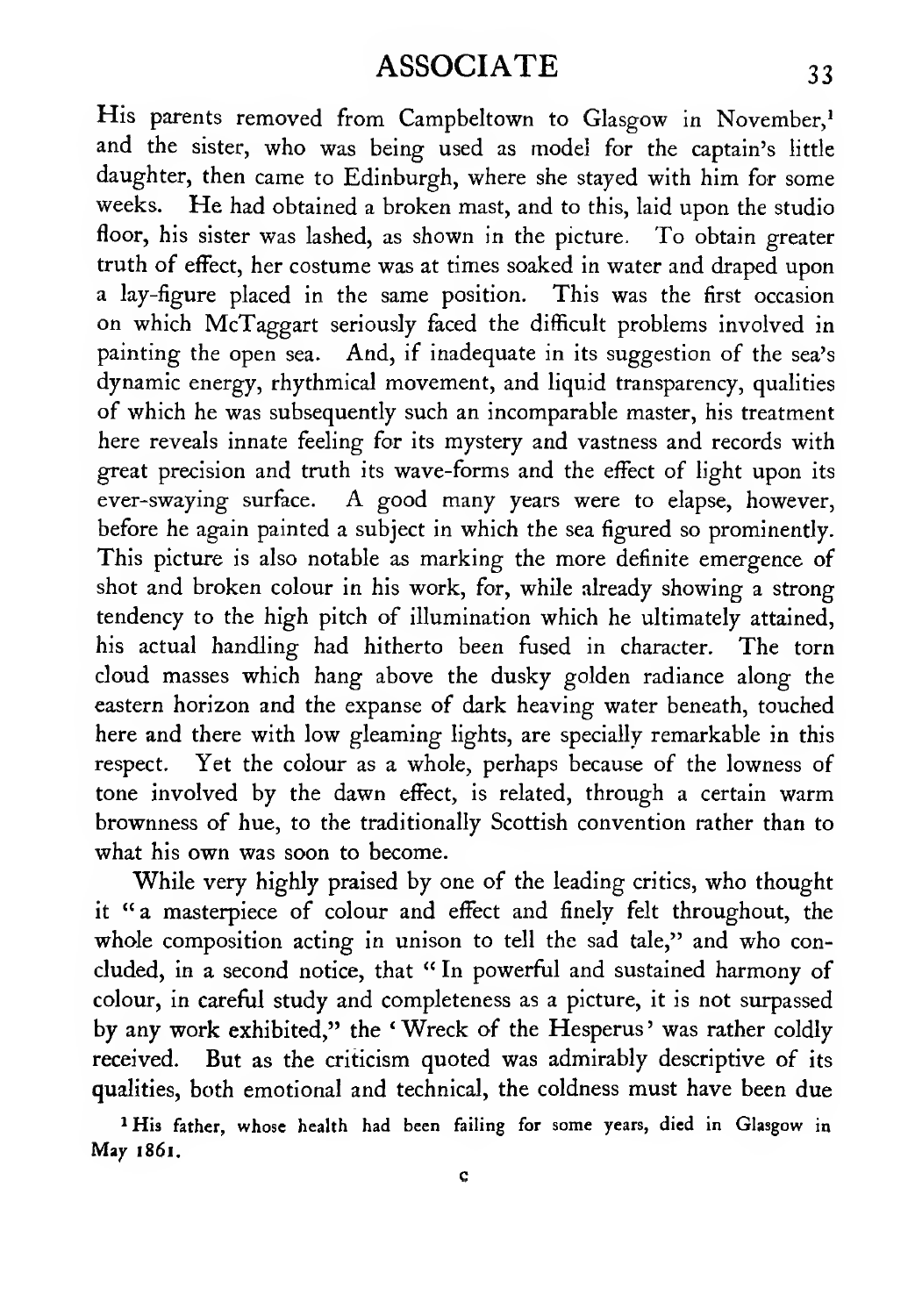to the 'sad tale.' Sir George Harvey, <sup>a</sup> warm friend of the young artist, told him that there was enough sorrow in the world without painting such subjects: and others spoke of it—<sup>a</sup> canvas about three feet by two—as <sup>a</sup> work for <sup>a</sup> gallery and not for <sup>a</sup> private collection. Nobody would buy it. Later, however, Mr. Hargitt gave  $\mathcal{L}_9$  for it, and promised the artist half of any profit he might make if he ever sold it. The picture did not again change hands until after that purchaser's death.

So much time had been devoted to the 'Hesperus' that the only other pictures shown by him at the Academy in 1861 were 'A Cornfield,' 'A Girl Knitting' (catalogued as by J. McTaggart), and 'Portraits of the Children of Colonel Fraser.' Probably he painted a few minor things also, and he finished and sold two or three of the sketches made for the large picture. Mr. Strahan, the publisher, who had founded Good Words in  $1860$ , had got Pettie and Orchardson to make drawings for it, and this year he commissioned two illustrations from McTaggart. But neither these nor the three wood-cuts after designs by him in the edition of Burns's poems, illustrated by Scottish artists, which Messrs. Nimmo published in 1868 on similar lines to the famous 'Moxon' Tennyson of ten years earlier, are really successful. The steel engravings by J. C. Armitage in ' Allan Ramsay and the Scottish Poets before Burns,' issued by Messrs. Virtue about 1866-7, are in every way happier, and convey much more fully a sense of his style at that period. They illustrate 'My Boy Tammy' and 'Lochaber no more,' and the latter is peculiarly interesting as marking perhaps his earliest elaborate treatment of the theme of Highland emigration, which was later to occupy so much of his attention. $<sup>1</sup>$ </sup>

Although his people were no longer resident in Campbeltown, he spent the greater part of the sketching season of 1861 there, and completed ' The Yarn,' which, as one of the figures in it was painted from his father, had probably been commenced the previous year. As the title implies, the subject is <sup>a</sup> sailor telling <sup>a</sup> story. A young man-o' war's man, just back from foreign parts, he is relating his adventures eagerly to an elderly countryman and a smiling-faced little girl as they

<sup>1</sup>A quite different design, which in some ways foreshadows the late Emigration pictures, was done at the "Consolidated" before 1862. It once belonged to Tom Graham.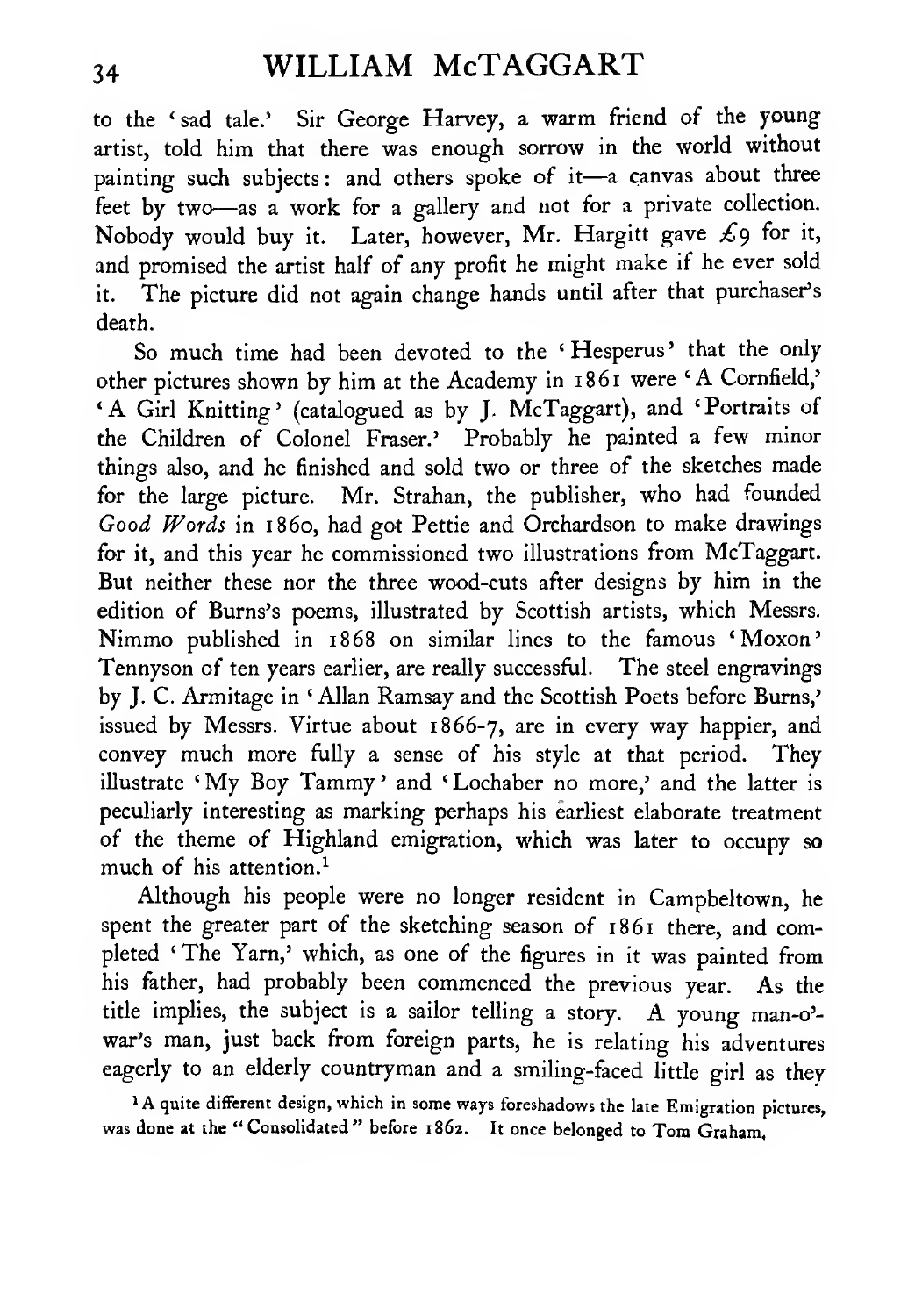jog homewards in a blue-bodied and red-wheeled farm-cart, drawn by an<br>old white horse. A breadth of golden cornfield, in which harvesters A breadth of golden cornfield, in which harvesters are working, separates the dusty roadway from the placid sea loch beyond, and the whole scene, except the right corner, which is filled with over brown shadow, is suffused with clear and warm, if somewhat low-toned, sunshine. The other equally important picture painted at this time was ' The Old Pathway,' and, like ' The Yarn,' it was purchased from the following Academy Exhibition by the Association.<sup>1</sup> After passing through several hands, 'The Old Pathway' has been since about 1880 <sup>a</sup> cherished possession of Mr. W. D. McKay, R.S.A., upon whom, as a student, it had made a deep and lasting impression when first exhibited. For, as he says, to the younger artists of that time McTaggart's work stood more clearly than that of any other artist for the most vital tendencies about them and pointed the way to further developments. Considerably higher in tone than 'The Yarn,' Mr. McKay's picture shows also a keener feeling for atmospheric effect and a more developed sense of colour, the greens being peculiarly fresh and lustrous ; and, although the charming group of figures seated at the cottage door and the lovely child pursuing the butterfly were evidently painted indoors, they are pictorially in perfect keeping with the setting to which their rich colouration forms a splendid foil. The other pictures sent to the Scottish Academy in 1862 were 'The Sprained Ankle'—a schoolboy acting the part of a good Samaritan-' Homeward Bound,' 2 the nature of which <sup>I</sup> have been unable to ascertain, and a portrait of Colonel R. W. Fraser, H.E.I.C.S., whose children he had painted previously.

This was the first year of 'the Exodus,' which in the end took nearly all the most notable of the Lauder group, except Chalmers and McTaggart himself, to London. Orchardson went early in the year, and was followed by Pettie <sup>a</sup> few months later. Tom Graham joined them in 1863, and, although waiting until after they had been elected Associates of the Academy in Edinburgh, Peter Graham and MacWhirter left before 1870. It was later before Mr. Cameron took the great South road, but, not finding London very congenial, he returned after a few years. Nothing

> <sup>1</sup> Price of 'The Yarn,'  $f_{.40}$  : of 'The Old Pathway,'  $f_{.40}$ . <sup>2</sup> Purchased by a friend of Erskine Nicol on his advice,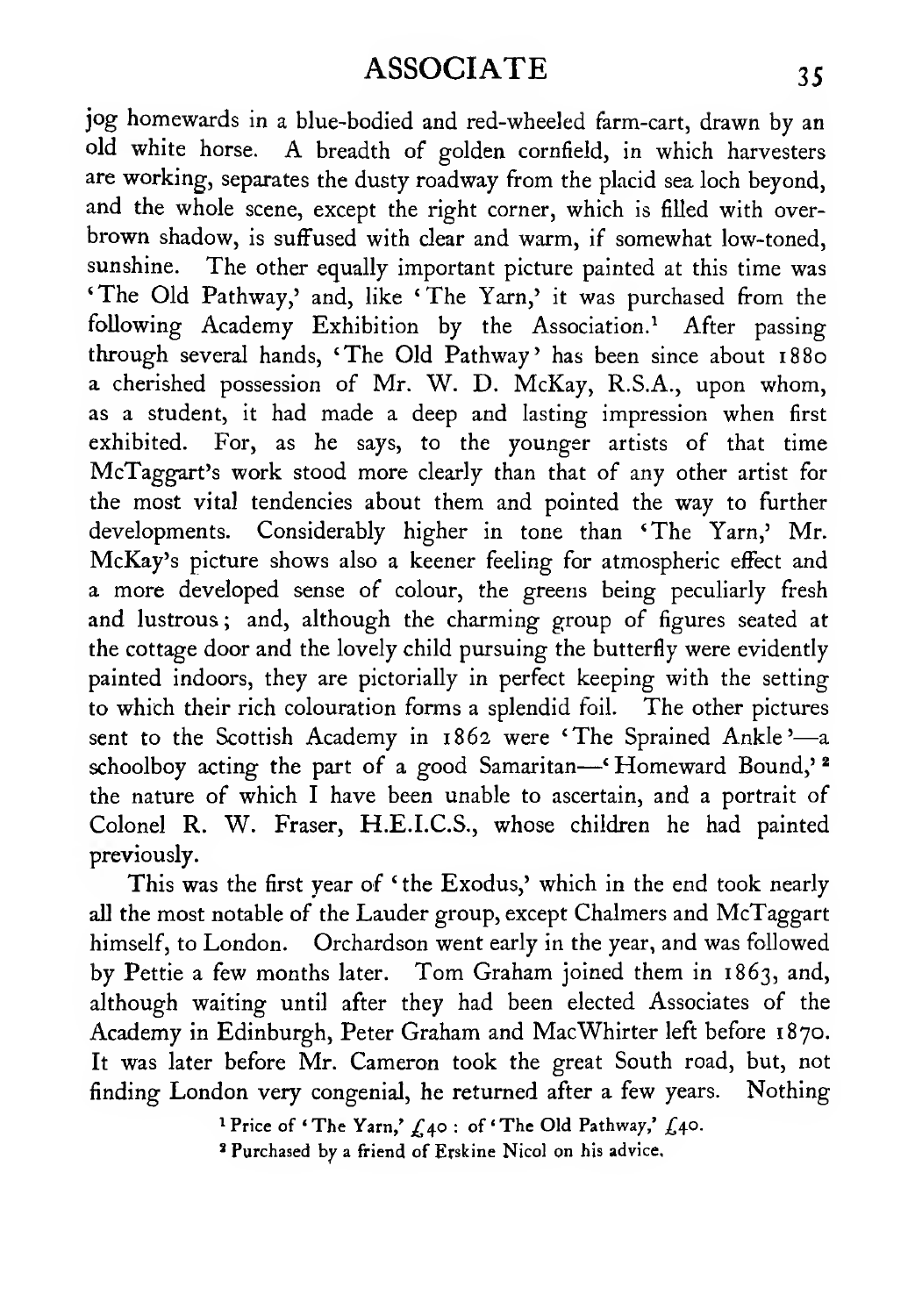could break the ties which bound McTaggart to these dear friends of his student days, but he felt their going very much, and ever afterwards bore a grudge to London for having robbed him of their close companionship. Probably the deprivation, which each felt, drew Chalmers and McTaggart closer and deepened their already warm regard for one another.

In 1862, after five years, during which he had found practically all his subjects in his own parish, McTaggart changed his sketching ground to Meikle Earnock, a picturesque village in Lanarkshire. Situated some two miles from Hamilton, and not far from Barncluith and Cadzow Forest, it was at that time, the adjacent coal-field not having yet been opened, a rural hamlet, embowered in trees and surrounded by unspoiled country. There in the village street, with its beautiful old pump-well and its quaint thatched cottages set in pleasant little gardens, and in the tree-fringed roadways leading to the farm places round about, he found an equally beautiful, if different, kind of setting for his idyllic incidents. At Campbeltown, though he had scarcely ever painted it for its own sake, the sea always impinges on one's impressions, and, whether seen or out of sight, haunts the imagination. Moreover, in the southern part of Kintyre woodlands are infrequent, and the trees, except in specially sheltered spots, are scanty in leafage and wind-blown in form. On the other hand, the whole sentiment exhaled by Earnock in its green leafy setting was that of inland calm and wooded richness and quietude.

These new surroundings were stimulating, for the six pictures and two portraits by him in next year's Academy were very varied in subject, and showed <sup>a</sup> marked advance in both colour and handling. One of the most important, 'The Old Pump Well,' was bought from the exhibition by Mr. T. S. Smith of Glassingall, and is now in the collection bequeathed by that talented amateur to the town of Stirling. While sunshine, falling somewhat diagonally across the picture, sparkles in the open and throws soft reflected lights into the shadows which dapple the old well and the roadway, which occupy the foreground, the slight trees in the garden, which come against the shadowed cottage beyond, gleam not only in the direct light but with that transmitted through the transparent green leaves. Even the deeper shadows, if still somewhat brown, are luminous and cool, and the charmingly fresh colour of the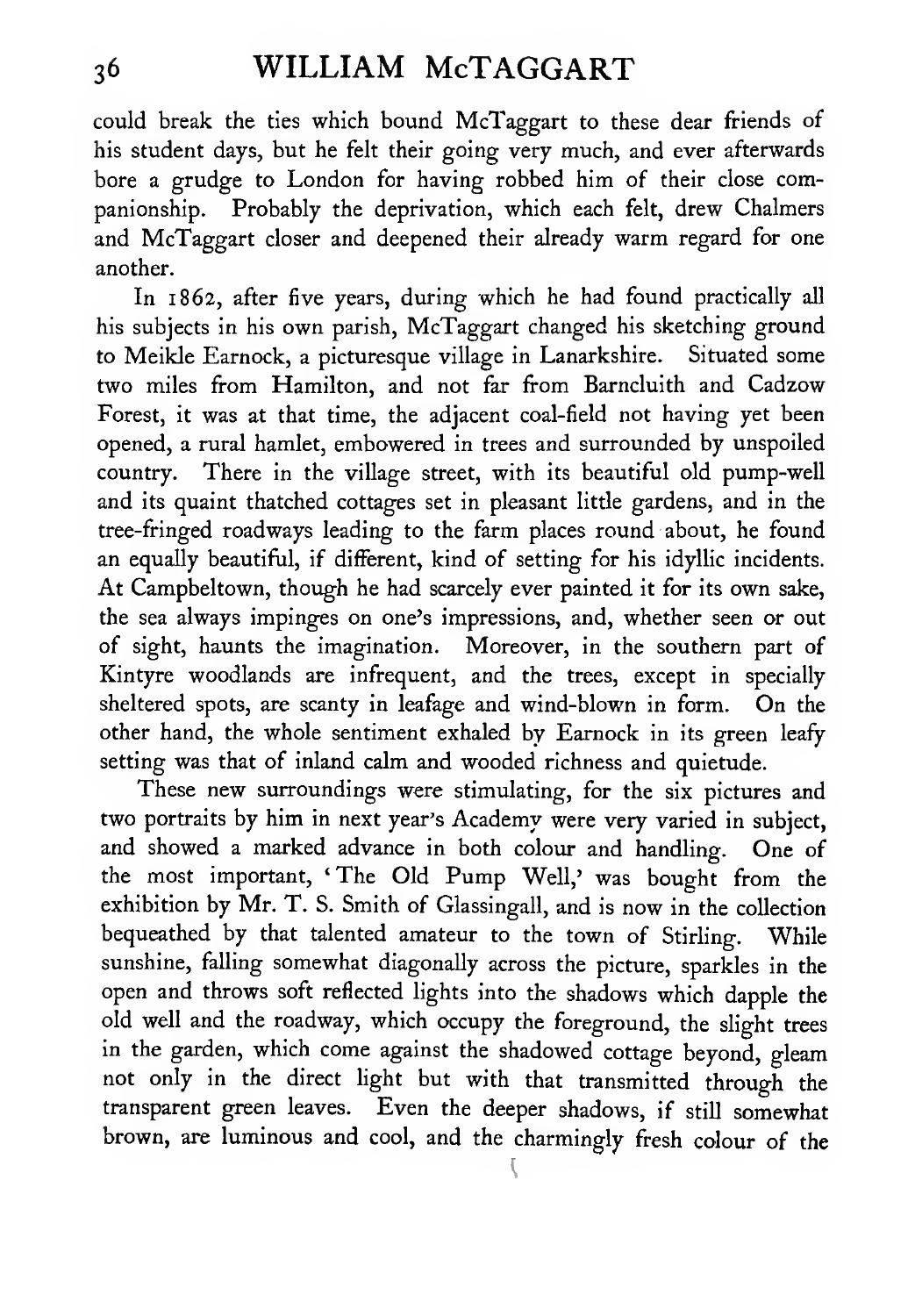whole—lovely greens, rich but not hot browns, and greys and whites of vibrating quality and subtle modulation—is quite <sup>a</sup> long distance already from the warmer and more conventional tone of ' The Wreck of the Hesperus.' There is nothing by Millais of the pre-Raphaelite period more intense in lighting, and nothing so harmonious and atmospheric in colour. The handling again is free, spontaneous and descriptive, and, delicately drawn and modelled as they are, the figures of the children about the well are not unduly emphasised, but take their places admirably in the ensemble. The paint itself is beautiful in quality, and possesses a delightful lustrousness of surface without metallic gleam or hardness. Somewhat similar qualities marked 'The Village Appleman,' which was acquired by the Association ; but in depth of sentiment both were surpassed by 'Puir Weans'<sup>1</sup> and 'Going to Service,' the former a peculiarly appealing picture of two pretty barefooted lassies standing somewhat disconsolately at a street corner, the latter a mother waiting, with tender solicitude, at crossroads in the country to see her young daughter off to her first place by the carrier's cart, which is seen approaching from far down the road. The simplicity and directness of appeal possessed by these pictures was present also in rich measure in 'Give us this Day our Daily Bread,' <sup>a</sup> woman seated in <sup>a</sup> bare attic listening to a child, kneeling beside her, saying her prayers. In all of these, in addition to great dexterity and charm of handling and beautiful tone and colour, McTaggart showed a unique faculty for the sympathetic comprehension of the tenderness and sadness of simple human life, and an unusual gift in combining beauty with significance of facial expression and a sensitive selection and treatment of appropriate setting and atmospheric effect.

After an engagement of about three years, McTaggart was married on 9th June 1863 to Miss Mary Holmes. The wedding took place in Glasgow, and immediately thereafter he and his young wife went to Fairlie, a lovely village embowered in trees and backed by green pastoral hills enclosing romantic wooded glens, on the Ayrshire coast a few miles from Largs. But, though the beach is beautiful and the distant views of Arran are exquisite, except in a few water-colours, he

<sup>1</sup>The background of cobbled street and quaint houses is probably a reminiscence of Old Edinburgh, and the children look city bred.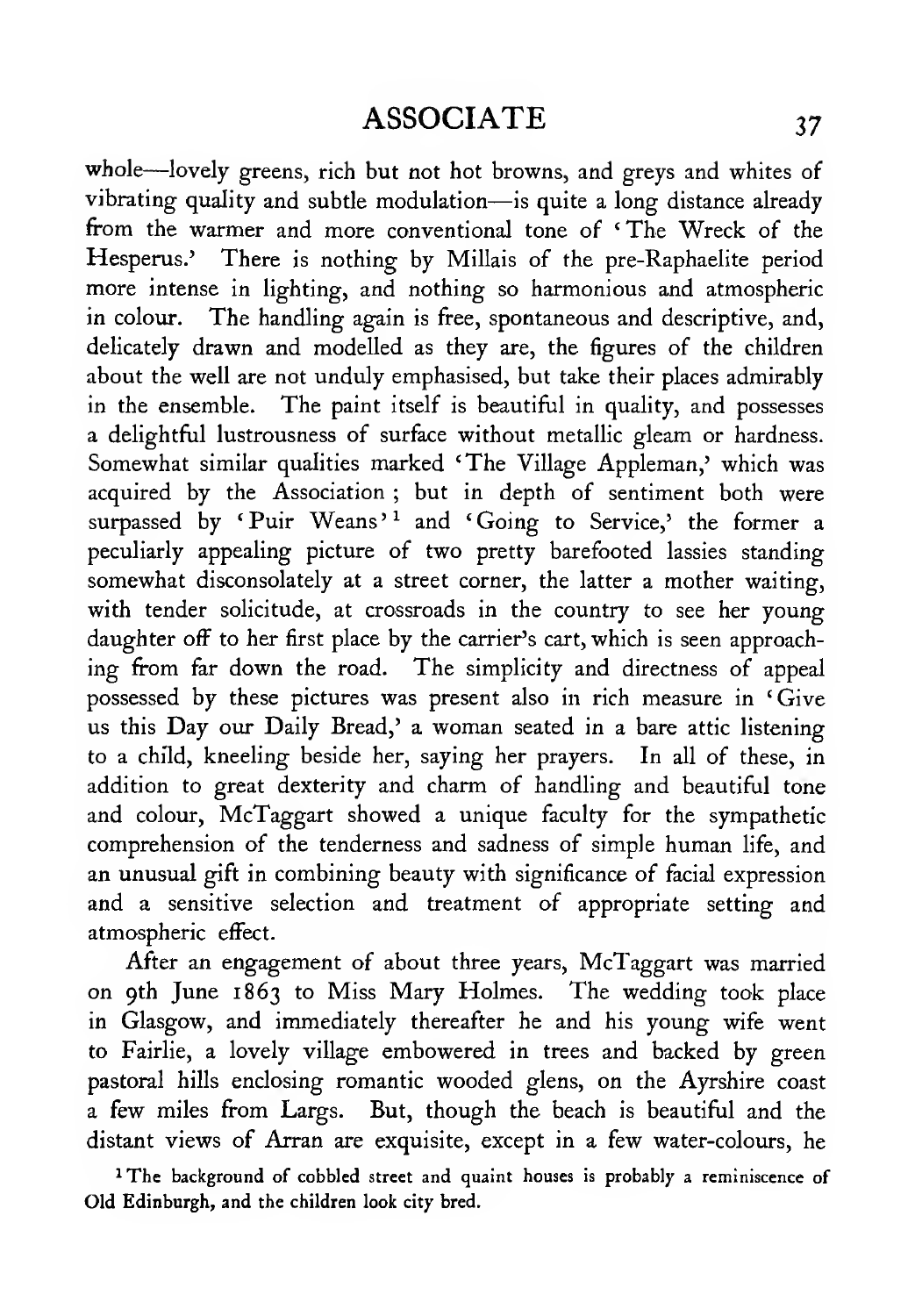does not seem to have been much drawn to the shore. From Fairlie he wrote to Chalmers, who had been his best man—" <sup>I</sup> have been working <sup>a</sup> little. Two pictures <sup>I</sup> have begun : one is <sup>a</sup> bridge and distance, an ordinary bridge on the road, with distant view of the sea and afternoon light.<sup>1</sup> The other is a small rustic bridge across a glen or burn, all closed in with foliage. <sup>I</sup> have also finished the landscape of my little sketch of 'Spring.'" But the letter, from which this passage is quoted by Mr. Pinnington in his life of Chalmers, is amongst those that have disappeared. One regrets this the more, for Chalmers's reply seems to suggest that it was of a more than usually interesting and intimate character. "Your letter was brimful of splendid feeling. Now <sup>I</sup> begin to know you. The past has been <sup>a</sup> false representation of yourself. Now your own true, genuine feeling is welling out at every crevice of your nature. Let it out, Mac, you have enough and to spare. It will do you good and every other body that gets a share of it.  $\Lambda$ fine thing is sympathy."

From Fairlie the young couple went to London on a brief visit about the end of July, when Mrs. McTaggart met some of her husband's early friends, and they saw the Royal Academy Exhibition, which does not seem to have impressed him much, as he told Chalmers that he did not think he would care to go often, even though he had the chance. Then, early in August, he proceeded to Birnam to paint the portrait group of the children of Mr. W. W. Cargill, which appeared in the Exhibition next year. The rest of August and the month of September were spent at Meikle Earnock, and resulted in 'Autumn,' 'Helping Grannie,' and <sup>a</sup> picture of ' An Unwilling Schoolboy,' to which lines from Shakespeare's " Seven Ages" were subsequently appended. Peter Dunbar, whom he had met the previous year, and W. F. Vallance, an old school acquaintance, were painting there when he arrived, and from Earnoch McTaggart and his wife visited Mr. and Mrs. Alexander Eraser at Barncluith, at that time Eraser's favourite sketching ground. Finally, in October, they returned to Edinburgh in time for the opening of the special exhibition of " Works by Deceased and Living Scottish Artists," organised by the Academy in connection with the meeting of the Social Science Association.

<sup>1</sup> This picture, which had been worked upon later, when figures were introduced, was in his studio, as was another Fairlie picture, at the time of his death.